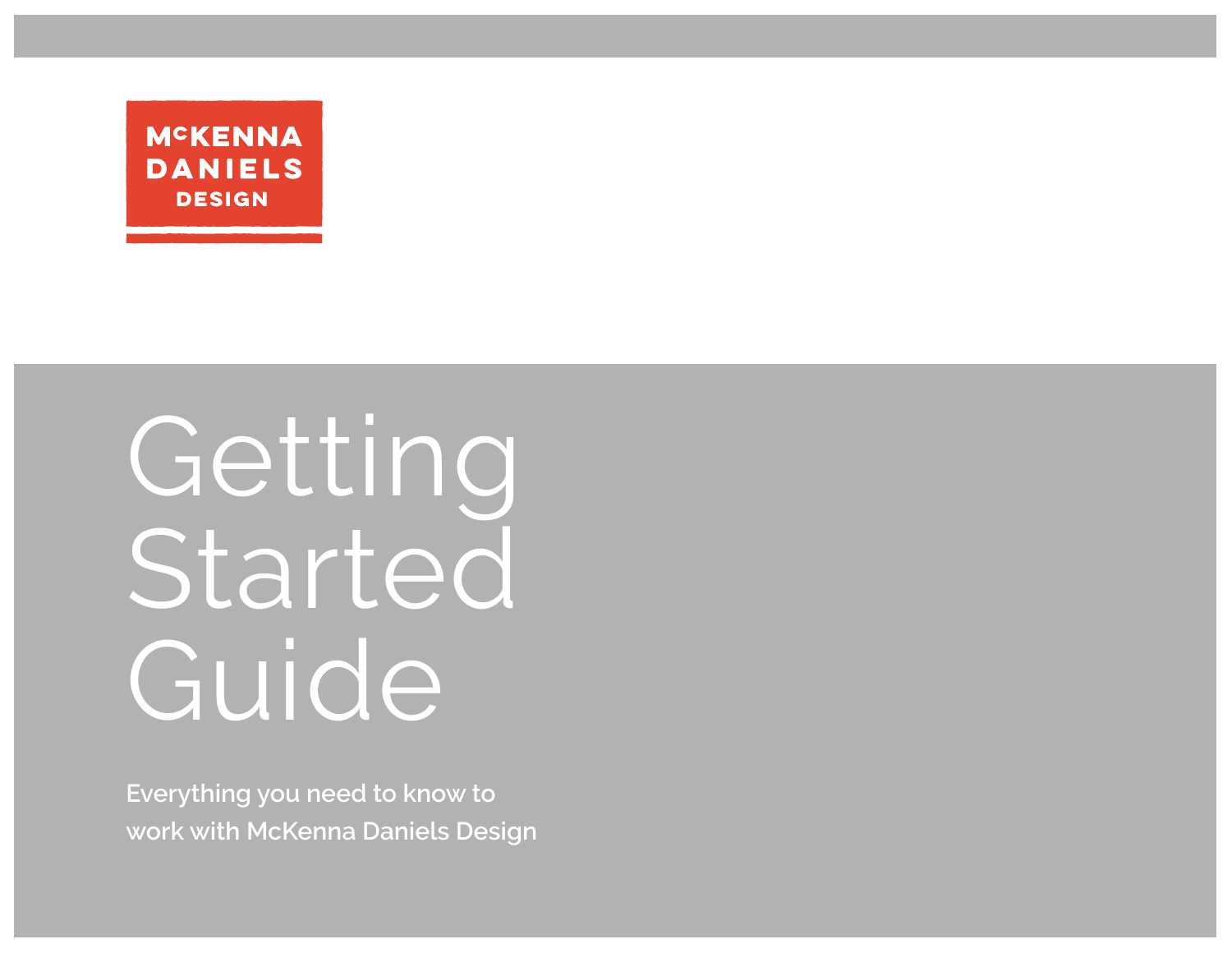We partner with our clients to translate their hard work into results-driven design.

*Want to partner with us? This is a quick guide to see if we're a good match for your design and marketing needs. Read on to learn more about McKenna Daniels Design. Let's see if we can help you.*

"Again and again, McKenna Daniels Design produces work that thoughtfully reflects our organization. Having designed everything from rally signs to multipage publications, McKenna Daniels Design never fails to insightfully solve our design needs. As an added bonus, Katie is pure bliss to work with—she listens and advises, always ensuring we walk away with compelling products."

**KRYSTEN BARRETT, LEAGUE OF CONSERVATION VOTERS (LCV) SENIOR DIRECTOR OF MARKETING** 

**MEGAN MAASSEN, LCV EDITORIAL DIRECTOR**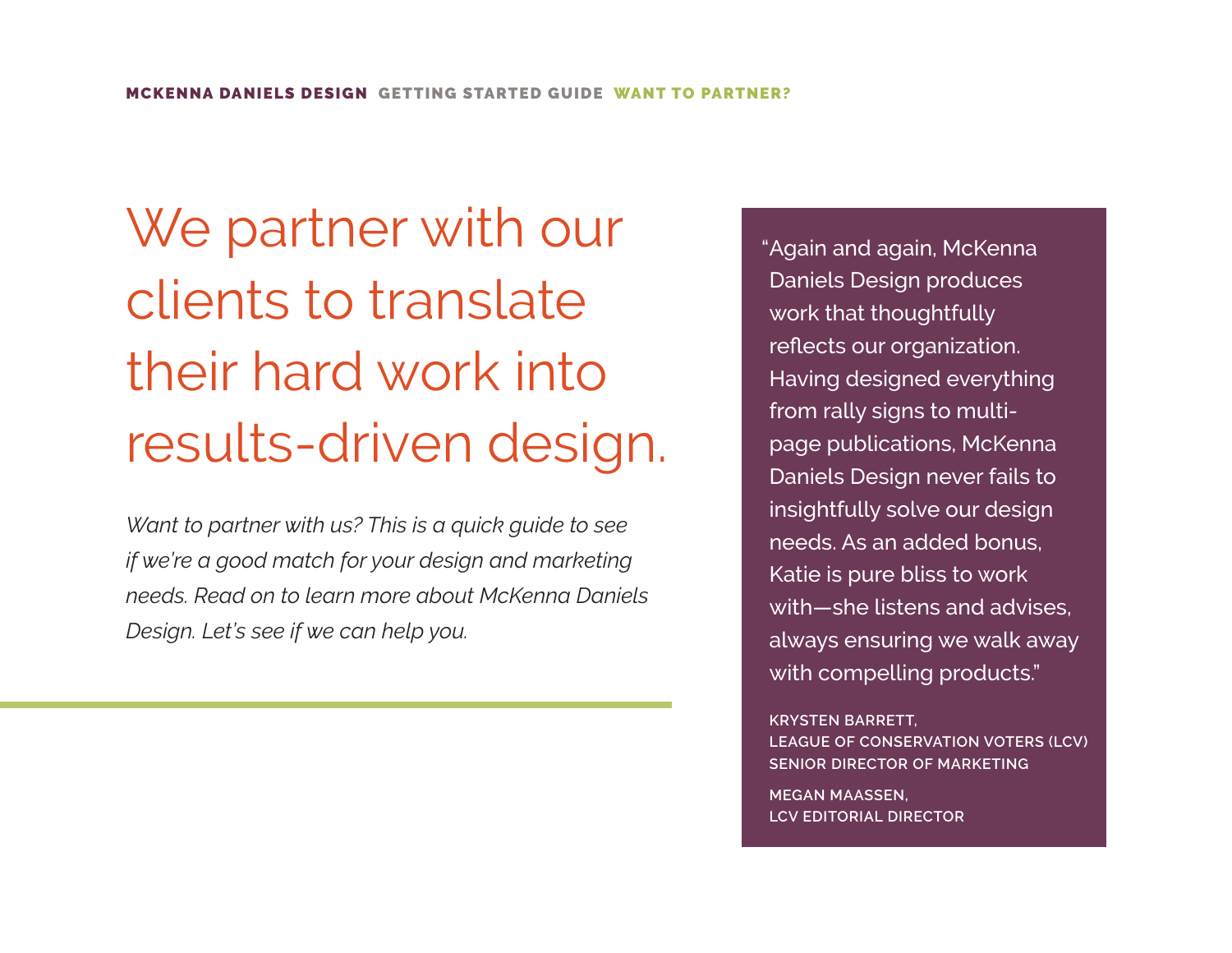# We're here to help you.

We work with foundations and non-profits, natural products, outdoors and fitness companies, the arts, and businesses that are passionate about what they do and who they serve.

We are an accomplished group of passionate designers, exploring, learning and challenging ourselves to produce the best results for our clients. Katie Daniels, owner and creative director, takes the business lead and also rolls up her sleeves to crank out stellar work.

Collaborating with illustrators, developers, writers, and other creatives allows McKenna Daniels Design to complete projects that exactly fit a client's needs, large or small, with expertise and creativity.

We pride ourselves on understanding our clients, never forcing a particular style or trend. We create brands that evolve and grow through an authentic voice. We are an honest, hardworking team that will reveal the important qualities of your brand to your potential audience in an impossible-to-ignore way.

McKenna Daniels Design is located at the foot of the Rocky Mountains in Boulder, Colorado and serves clients across the country.

"McKenna Daniels Design has been a consistently creative, talented, accommodating, exacting, interested, and efficient partner in projects large and small for our organization. The talented designers are rich with ideas and eager to work with us and our sometimes demanding vision. Their execution is always spot on."

**CASEY NEWTON, EDITOR MARYLAND STATE EDUCATION ASSOCIATION**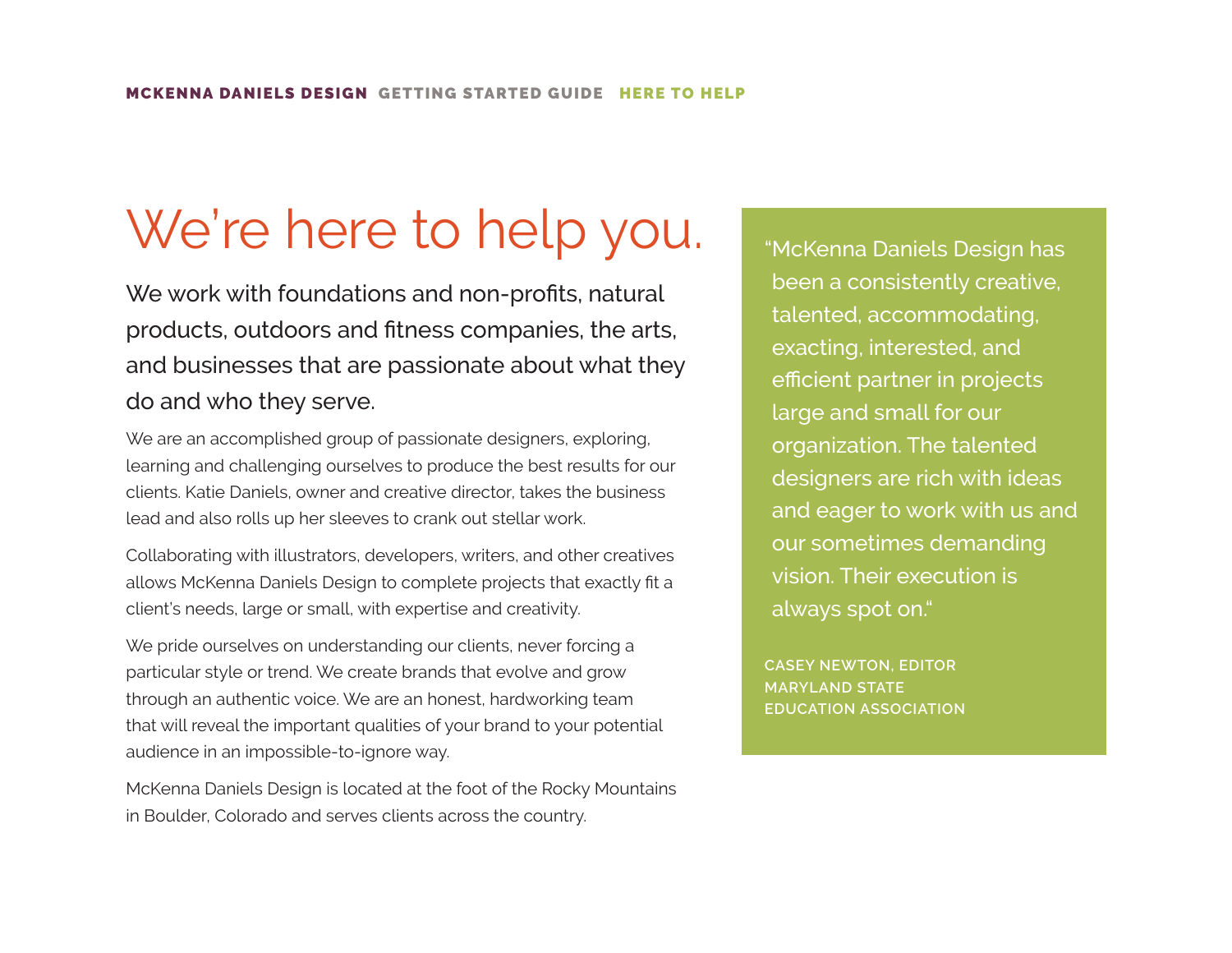### Our steps to your success:

#### **Discover**

You talk. We listen. Meaningful and effective design requires an in-depth understanding of your business: big-picture vision, current challenges, communication needs, and audience. By understanding your needs, we can achieve your goals with a visual language that's clear, authentic, and beautiful.

#### **Design**

Using the information gathered in our discovery, we translate what we've learned into design concepts that build your brand, accomplish goals, and delight your audience.

#### **Build**

We deliver an outstanding finished product. But our relationship doesn't end there. We observe your product being implemented in the most effective way, and we take satisfaction in watching your business benefit from our services. Good design is our passion, and a happy client is our ultimate goal.

"Katie is a wonderful designer combining both business acumen and artistic inspiration into her design. She is dedicated, hardworking and pays full attention to the quality of her work. She is also candid, honest, easy to communicate and work with. I highly recommend McKenna Daniels Design.

**RONG PAN PRESIDENT, KU CHA HOUSE OF TEA**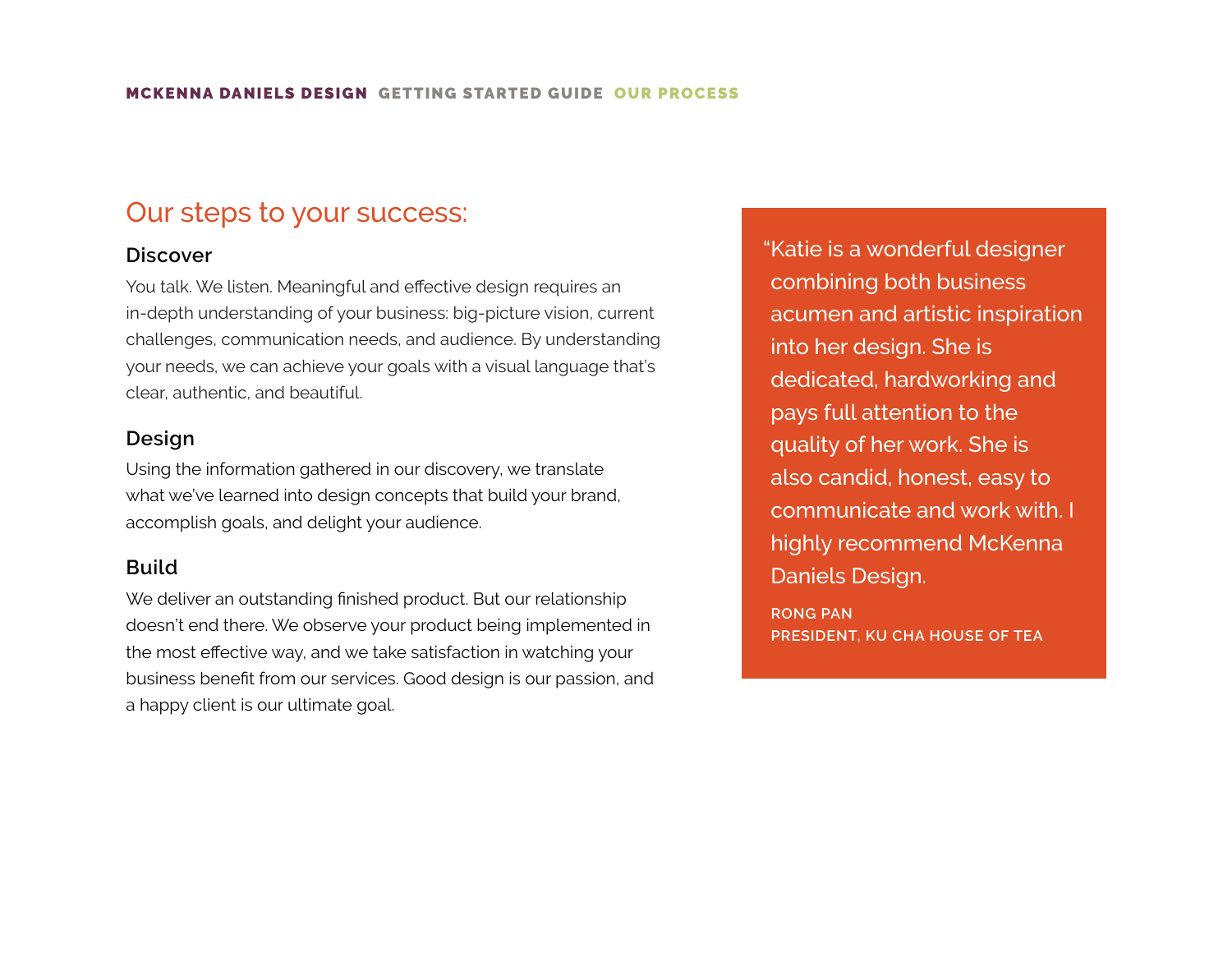## Every client and every project is treated with custom care to produce remarkable results.

#### **Branding**

Your brand is your biggest asset. McKenna Daniels Design offers strategic brand consulting, logo design, brand guidelines, and application to any materials we need. Freshen a dusty brand or create one from scratch.

#### **Print Design**

There remains a need for spectacular printed materials: brochures, invitations, banners, event materials, and any business collateral. McKenna Daniels design has both experience and passion for print design. We use FSC-certified printers to keep the environmental impact as low as we can.

#### **Package Design**

Graphic design for product packaging requires very specific skills. McKenna Daniels Design has deep experience in package design for natural products, both local and national.

#### **Interactive**

Every brand needs an online platform. McKenna Daniels Design seamlessly transitions your brand into a thoughtful online experience with website design and development, email marketing, and social media.

Like what you've read? Think we'd work well together? If so, that's great news! Let's get started.

> **[Tell us](mailto:info%40mckennadaniels.com?subject=tell%20us%20about%20your%20project)  [about you or](mailto:info%40mckennadaniels.com?subject=from%20your%20website%0D) [your project](mailto:info%40mckennadaniels.com?subject=tell%20us%20about%20your%20project)**